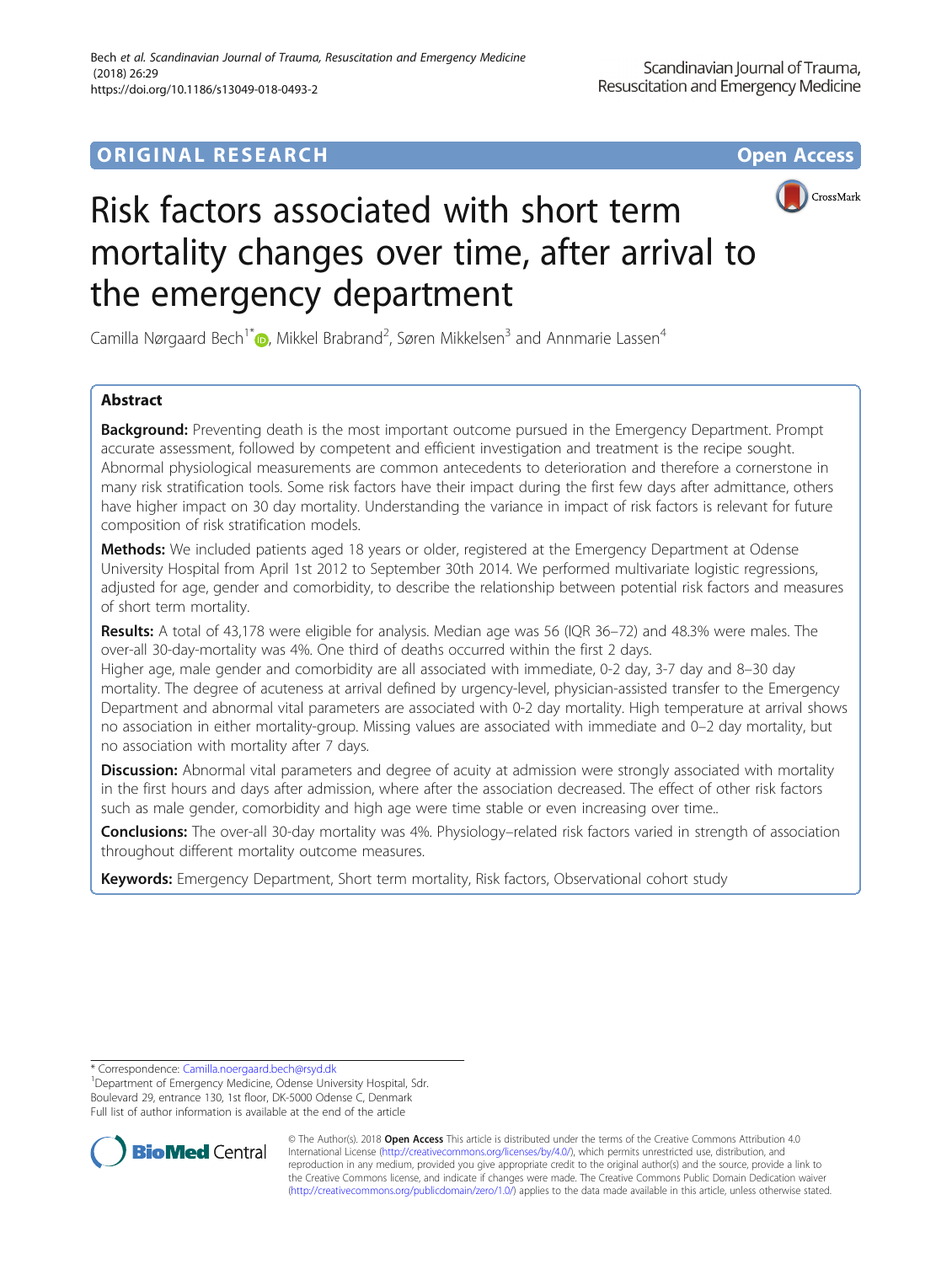## Background

Various early warning scores are used to identify patients, who are likely to deteriorate while hospitalized. Most of these warning scores are based on antecedents to deterioration such as abnormal vital values  $[1-6]$  $[1-6]$  $[1-6]$  $[1-6]$ . Other mortality-associated risk factors, such as lab results or time related factors are relevant in some – but not all settings, and the optimal method for risk assessment is often debated [[7](#page-8-0)–[17\]](#page-8-0).

The impact on mortality of different risk factors might vary over time. Some risk factors are probably more important within the first few hours or days after arrival, while other risk factors have higher impact on 8–30 day mortality. Important risk factors related to death during the first few days, but not important for later death might be overlooked or blurred if timing of the outcome is not taken into account.

Since variation in impact of risk factor according to time after symptom occurrence (or arrival to the ED) is closely related to the efficacy of risk scores, our aim of the present study is to describe risk factors associated with mortality, distributed on four mortality-timespans after arrival to the ED; immediate death (0-4 h), 4 h-2 days, 3-7 days and 8–30 days.

## Methods

## Study design and setting

This observational cohort study collected data on adults, who arrived to the ED at Odense University Hospital (OUH) during a 2 ½ year period. OUH is a tertiary hospital which also serves as a primary hospital for a population of 288,000 citizens. The ED provides 24-h acute care with 105,000 visits per year (children and adults). The ED receives all acutely patients referred from either a primary care physician or patients who arrive by ambulance. The general admitting services for cardiology, hematology, oncology and obstetrics is placed elsewhere in-hospital.

The pre-hospital primary response is an ambulance manned with two emergency medical technicians or paramedics. The ambulance may be supplemented by a ground-based Mobile Emergency care Unit (MECU) manned with a specialist in anesthesiology [[18\]](#page-8-0). In Denmark, hospital care is free of charge as part of the tax-funded healthcare system.

#### Participants

This study included all patients above 17 years, who arrived alive to the ED between April 1st 2012 and September 30th 2014. Patients with minor orthopedic injuries and patients without a Danish personal identification number were excluded. In order to avoid bias from repeated measurements, only first time ED-visit in

the study period and the first set of recorded vital parameters were included for analysis.

#### Data sources and variables

The primary outcome was short term mortality, reported as immediate death (0–4 h after arrival), 4 h-2 day mortality, 3-7 day and 8–30 day mortality. Arrival day were defined as day 0.

Each patient-visit was linked to information from the two large population-based registries deriving from the unique Danish personal identification number: The Danish National Patient Registry and the Danish Civil Registration System [\[19,](#page-8-0) [20\]](#page-8-0). Collected data included patient demographics, with comorbidity defined by a condition recorded in a discharge diagnosis within 10 year prior to the index date, and described by Charlson Comorbidity Index [[21\]](#page-8-0). Discharge diagnoses from the ED were collected and divided into major ICD-10 categories. We also included variables of day- or night-time and weekday or weekend. Mode of arrival was analyzed according to arrival at own accord, by ambulance or by ambulance assisted by MECU.

The first registered set of vital parameters; Glasgow coma score, heart rate, systolic blood pressure, temperature, peripheral oxygen saturation and respiratory rate were included. These data came primarily from electronic ED patient records, registered upon arrival to the ED. Secondly vital parameters from pre-hospital data registered in the MECU database or in ambulance records were used. Vital parameters were then divided into predefined strata, based on published guidelines [[22\]](#page-8-0).

The level of urgency was categorized according to the triage-assessment registered a arrival. The suspected degree of life or limb threat, assessment of vital parameters and the patient's presenting complaint are part of our triage system [[1,](#page-7-0) [2](#page-7-0)] (see supplemental 1 for details on vital values). We defined the highest urgency-level as "very urgent", a patient-category with immediate assistance of a dedicated trauma- or medical emergency response team upon arrival to the ED. Our level 2 category of urgency was named "urgent" and was merged by the two middle triage-levels, 2 and 3, which consists of patients who needs to be seen by a physician within 15 or 60 min. (Additional file [1\)](#page-7-0).

## Statistical methods

Demographic data are described as median, quartiles and range (where appropriate). Proportions are presented with 95% confidence intervals, based on binomial distribution. Patients were followed to death or 30 days following index date, whichever came first.

Logistic regressions determined the association between exposure-variables, distributed on four levels of short time mortality. Multivariate logistic regression,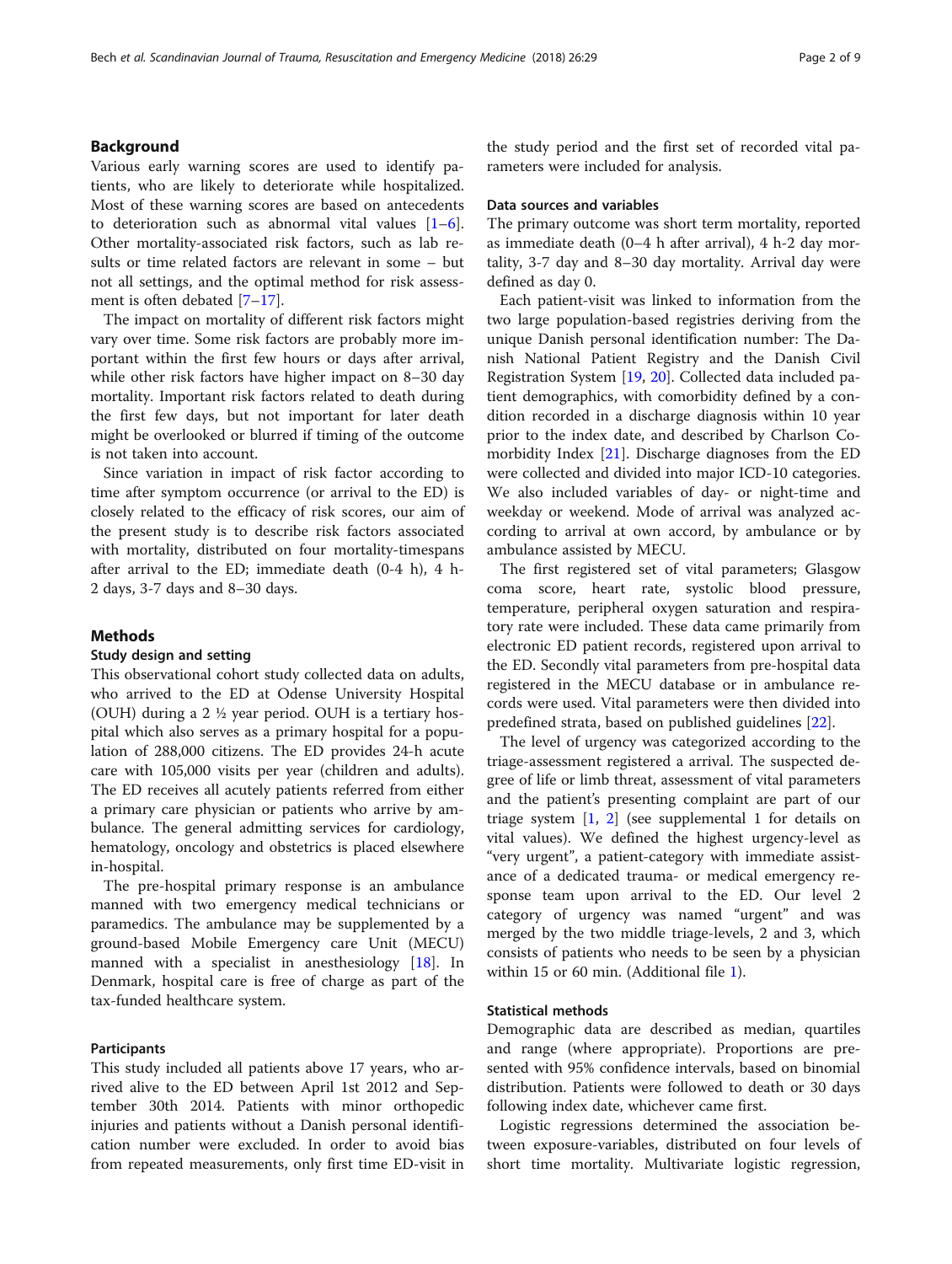Table 1 Patient characteristics, time and urgency registrations

| Page 3 of 9 |  |  |
|-------------|--|--|
|             |  |  |

|                                  | n      | $\%$        |
|----------------------------------|--------|-------------|
| Overall                          | 43.178 | 100         |
| Age, median (years (IQR))        | 56     | $(36 - 72)$ |
| Gender                           |        |             |
| Female                           | 22.318 | 51.7        |
| Male                             | 20.861 | 48.3        |
| Charlson comorbidity Index       |        |             |
| 0                                | 25.962 | 60.1        |
| 1                                | 7.121  | 16.5        |
| $\geq$ 2                         | 10.095 | 23.4        |
| Mode of arriving                 |        |             |
| Own accord                       | 32.171 | 74.5        |
| Ambulance                        | 10.208 | 23.6        |
| <b>MECU</b>                      | 799    | 1.9         |
| Time of arrival                  |        |             |
| $8 - 15.59$                      | 21.461 | 49.7        |
| 16-23.59                         | 15.262 | 35.4        |
| $00 - 6.59$                      | 6.455  | 14.9        |
| Day of arrival                   |        |             |
| Mon-Thursday                     | 25.089 | 58.1        |
| Fri-Sunday                       | 18.089 | 41.9        |
| Urgency                          |        |             |
| Non-urgent                       | 11.367 | 26.3        |
| Urgent                           | 25.063 | 58.0        |
| Very urgent                      | 1.833  | 4.3         |
| missing                          | 4.915  | 11.4        |
| Vital parameters                 |        |             |
| Peripheral oxygen saturation (%) |        |             |
| Normal                           | 33.359 | 77.3        |
| < 90%                            | 858    | 2.0         |
| missing                          | 8.961  | 20.7        |
| Respiratory rate (rr/min)        |        |             |
| Normal                           | 31.471 | 72.9        |
| < 5                              | 30     | 0.1         |
| > 36                             | 351    | 0.8         |
| missing                          | 11.326 | 26.2        |
| Systolic Blood Pressure (mmHg)   |        |             |
| Normal                           | 36.024 | 83.4        |
| < 90                             | 477    | 1.1         |
| missing                          | 6.677  | 15.5        |
| Heart rate (hr/min)              |        |             |
| Normal                           | 36,218 | 83.9        |
| < 40                             | 99     | 0.2         |
| >140                             | 284    | 0.6         |
| missing                          | 6.587  | 15.3        |
|                                  |        |             |

|             | <b>Table 1</b> Patient characteristics, time and urgency registrations |  |  |
|-------------|------------------------------------------------------------------------|--|--|
| (Continued) |                                                                        |  |  |

|                    | n      | %    |
|--------------------|--------|------|
| Glascow Coma Score |        |      |
| $14 - 15$          | 29.327 | 67.9 |
| $3 - 13$           | 905    | 2.1  |
| missing            | 12,946 | 30.0 |
| Temperature        |        |      |
| Normal             | 31.817 | 73.7 |
| < 35               | 89     | 0.2  |
| > 39               | 631    | 1.5  |
| missing            | 10,641 | 24.6 |
|                    |        |      |

adjusted for age group, gender and comorbidity was used to determine odds ratios (OR).

Missing values were handled as independent variables throughout the analysis.

All statistical analyses were performed with STATA software (V. 14.0 Stata Corporation LP, Texas, USA).

## Results

A total of 182,032 contacts with an average of 199 contacts per day were initially registered. After excluding patients dead at arrival, and patients with minor orthopedic injuries, we included 43,178 individual adult patients with a first time contact to the ED. Median age was 56 (IQR 36–72) and 48.3% were male.

Approximately three quarters of the cohort arrived at their own accord. The majority of arrivals occurred during daytime in weekdays and was evaluated as "urgent" at first assessment in the ED. Vital parameters were in general within predefined "normal" reference limits, with a proportion of missing values ranging from 15.5% in heart rate to 30.0% in GCS (Table 1).

The overall 30 day mortality was 4%, with 0.7% dead within 4 h after arrival, 0.5% in 0–2 day mortality, 0.9% in 3–7 day mortality and 1.9% dead in 8–30 day mortality (Fig. [1\)](#page-3-0). Conclusively, 30% of the patients who died within 30 days, died within the first 2 days after arrival to the ED.

Strong risk factors for immediate mortality were abnormal vital values as well as high urgency level at arrival. The strength of association with mortality of these risk factors declined considerable according to increasing time from arrival till death (Table [2\)](#page-4-0).

In contrast, impact of comorbidity increased with time from arrival to death and age and male sex were time stable risk factors. Fever and time and day of arrival showed no association with mortality in any of the groups.

Missing values were associated with immediate and 0– 2 day mortality but had no association after 7 days (Table [2](#page-4-0)).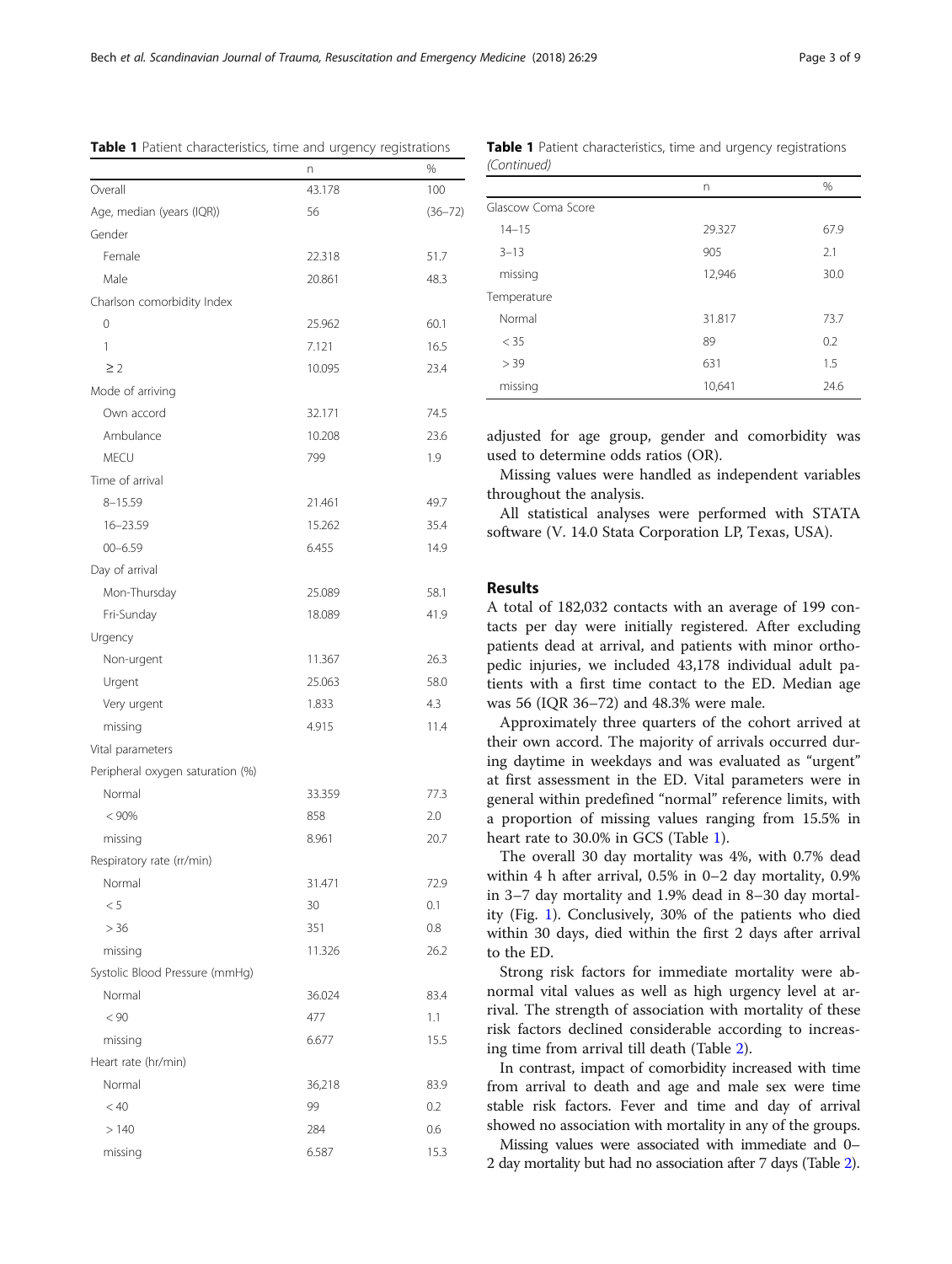<span id="page-3-0"></span>

Discharge diagnoses from the ED showed that a majority of patients, who died immediately after arrival, were diagnosed with diseases of the circulatory system. This was also the major discharge diagnose-category in the other mortality groups, except for 8–30 day mortality, where diagnoses of the respiratory system accounted for the majority. Diseases of the respiratory system was the second largest group of ICD diagnoses in both the 0–2 day mortality and the 3–7 day mortality group. Injury, poisoning and external causes accounted for the second largest diagnose-category in the immediately dead group (Table [3](#page-6-0)).

## **Discussion**

We showed an over-all-30 day mortality of 4%. One third of the 30 day mortality occurred within 2 days after arrival to the ED. Abnormal vital signs are strong risk factors for mortality within the first 2 days and hereafter the association declines with time from arrival.

Our overall mortality is similar to previous results from other ED-settings [[12,](#page-8-0) [23\]](#page-8-0). Also, abnormal vital parameters and the degree of acuity at arrival are also wellknown risk factors [[3,](#page-7-0) [4\]](#page-7-0).

Timing related to mortality as outcome is often not taken into consideration, when weighing the effect of risk factors. In our study, abnormal vital parameters and degree of acuity at admission are strongly associated with mortality in the first hours and days after admission, where after the association decreases. The effect of other risk factors such as male gender, comorbidity and high age are time stable or even increasing over time.

We excluded patients arriving at own accord with minor trauma, since these patients are only registered with a minimum of data and often not initially triaged. By doing this, we excluded a fraction of clinically stabile orthopedic patients, who were admitted directly in the orthopedic department for observation or surgery or discharged directly after examination. Many could have been assessed by a physician in the primary sector.

Patients who were not registered dead by a physician prior to ED arrival were included. Patients with major trauma or other seriously life-threatening clinical conditions, who were kept alive by active treatment from the medical staff at MECU, during transfer to the ED, are included. In cases, where active treatment ceased shortly after arrival to the ED and the patient died, they were included in the immediately dead group and add strength to the association with mortality in all parameters. In reality, active treatment is often ceased due to detailed knowledge on severe comorbidity, initial trauma scans or lab results which makes further treatment unethical.

A very large proportion of vital parameters and registration of urgency level were missing, particularly in the group of patients dying 0–4 h after arrival. This supports the well-known finding, that large amounts of missing data are present in trauma or acute-setting registries and is also a consequence of the use of secondary data sources where selection, quality and method of collection is not under the control of the researcher [[24](#page-8-0)–[26](#page-8-0)]. In our study, missing values in all variables are associated with 0–2 day mortality, but the association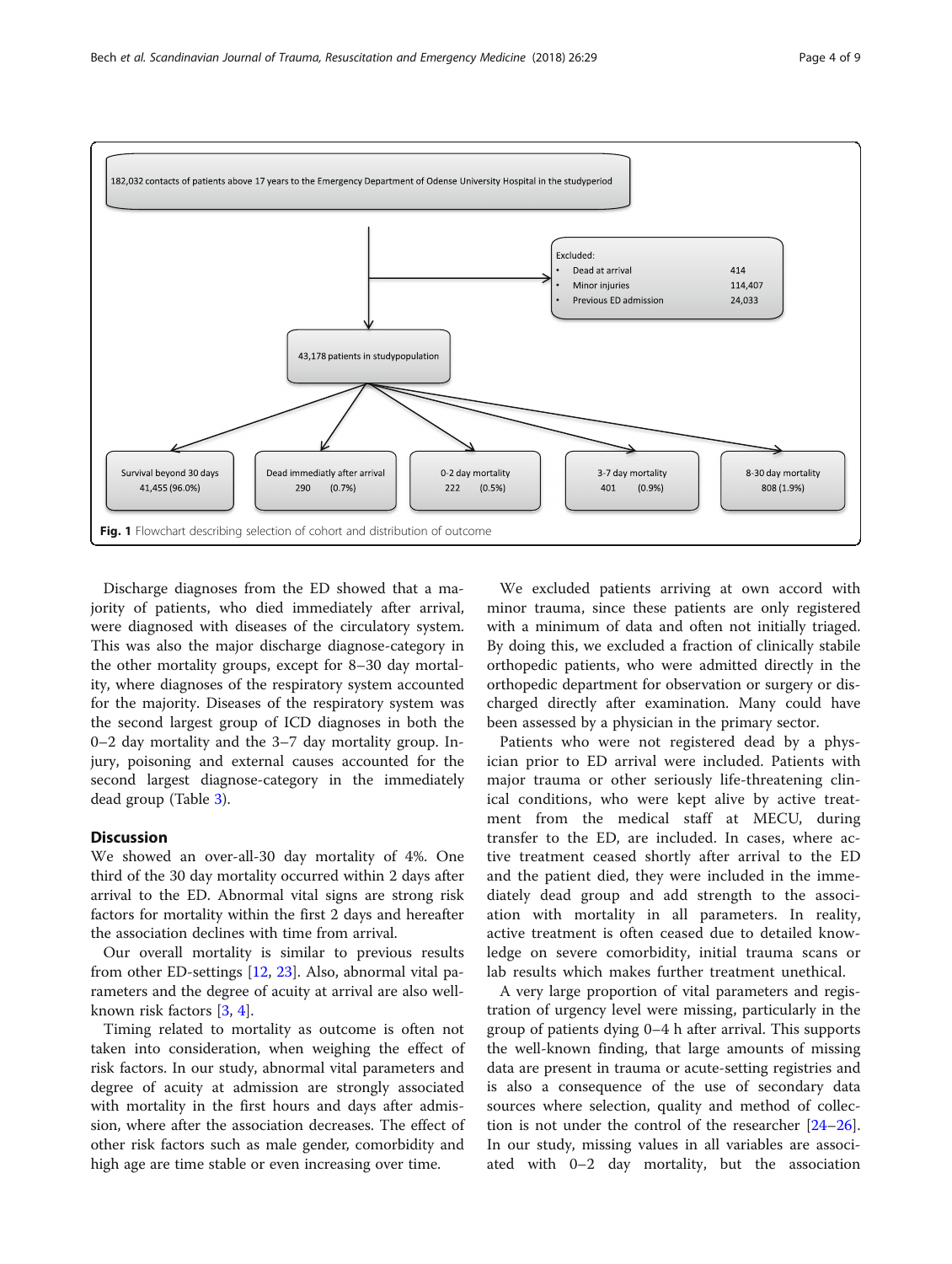<span id="page-4-0"></span>

| Table 2 Odds ratios with 95% confidence intervals, dis- | Immediatly dead (0-4 h)                |                    |                          |                       |                               | tributed on 4 mortality levels<br>4 h-2 day mortality |                          |                    |                                              | 3-7 day mortality     |                          |                 |                                   | 8-30 day mortality  |                    |                    |
|---------------------------------------------------------|----------------------------------------|--------------------|--------------------------|-----------------------|-------------------------------|-------------------------------------------------------|--------------------------|--------------------|----------------------------------------------|-----------------------|--------------------------|-----------------|-----------------------------------|---------------------|--------------------|--------------------|
| Gender                                                  |                                        | Crude 95% Cl<br>OR | <b>Adj</b><br>ORª        | 95% CI                |                               | 95% CI<br>Crude<br>OR                                 | <b>Adj</b>               | 95% CI             |                                              | 95% CI<br>Crude<br>OR | <b>Adj</b>               | 95% CI          | Crude<br>$\infty$                 | 95% CI              | ≹<br>∂है           | 95% CI             |
| Female                                                  | $\overline{1}$ .0<br>134               |                    | $\bar{C}$                |                       | $\Xi$<br>154                  |                                                       | $\supseteq$              |                    | $\bar{c}$<br>187                             |                       | $\supseteq$              |                 | $\overline{1}$ .0<br>393          |                     | $\supseteq$        |                    |
| Male                                                    | $\overline{\phantom{0}}$<br>156        | $(1.0 - 1.6)$      | $\overline{12}$          | $(1.0 - 1.5)$         | 0.8<br>140                    | $(0.8 - 1.2)$                                         | $\equiv$                 | $(1.1 - 1.1)$      | $\overline{\phantom{a}}$<br>214              | $(1.0 - 1.5)$         | 1.2                      | $(1.0 - 1.5)$   | $\Xi$<br>415                      | $(1.0 - 1.3)$       | $\equiv$           | $(1.0 - 1.3)$      |
| Agegroup                                                |                                        |                    |                          |                       |                               |                                                       |                          |                    |                                              |                       |                          |                 |                                   |                     |                    |                    |
| $18 - 49$                                               | $\frac{0}{1}$<br>$\frac{\circ}{\circ}$ |                    | $\bar{C}$                |                       | $\overline{1.0}$<br>$\circ$   |                                                       | $\overline{\phantom{0}}$ |                    | $\frac{0}{1}$<br>$\overline{0}$              |                       | $\supseteq$              |                 | $\frac{0}{1}$<br>$\overline{1}$   | $\overline{a}$      | $\supseteq$        |                    |
| $50 - 79$                                               | $\overline{\infty}$<br>161             | $(5.1 - 13.1)$     | $\it 74$                 | $(4.6 - 12.1)$        | 121                           | $(6.6 - 25.5)$<br>13.0                                | 9.9                      | $(5.0 - 19.7)$     | 64<br>185                                    | $(5.9 - 15.1)$        | 6.2                      | $(3.8 - 10.1)$  | 21.8<br>379                       | $(13.4 - 35.4)$     | 14.9               | $(9.1 - 24.3)$     |
| $\otimes$                                               | 110 16.8                               | $(10.3 - 27.3)$    | 15.2                     | $(9.2 - 25.3)$        | 164                           | $(27.5 - 105.4)$<br>53.8                              | 37,1                     | $(186 - 73.8)$     | 30.8<br>197                                  | $(18.8 - 48.2)$       | 18.0                     | $(11.0 - 29.4)$ | 74.6<br>412                       | $(45.9 -$<br>121.3) | 44.8               | $(27.3 -$<br>73.6) |
| Charlson comorbidity Index                              |                                        |                    |                          |                       |                               |                                                       |                          |                    |                                              |                       |                          |                 |                                   |                     |                    |                    |
| $\circ$                                                 | $\frac{1}{2}$<br>$\frac{6}{1}$         |                    | $\overline{\phantom{0}}$ |                       | $\overline{1.0}$<br>$\approx$ |                                                       | $\supseteq$              |                    | $\overline{1}$ .0<br>95                      |                       | $\overline{0}$           |                 | $\overline{1}$ .0<br>194          |                     | $\overline{C}$     |                    |
| $\overline{a}$                                          | $\Box$<br>53                           | $(1.2 - 2.3)$      | $\overline{\phantom{0}}$ | $(0.7 - 1.4)$         | 2.8<br>$\odot$                | $(2.0 - 4.0)$                                         | $\overline{4}$           | $(1.0 - 1.9)$      | 2.9<br>76                                    | $(2.2 - 4.0)$         | $\overline{1}$           | $(1.2 - 2.3)$   | 2.5<br>129                        | $(2.0 - 3.1)$       | $\bar{L}$          | $(1.0 - 1.6)$      |
| $\stackrel{\textstyle _{\sim}}{_{\sim}}$                | 27<br>121                              | $(2.1 - 3.5)$      | $\frac{3}{2}$            | $(1.0 - 1.7)$         | 5.2<br>156                    | $(4.0 - 6.9)$                                         | $\overline{0}$           | $(1.4 - 2.5)$      | 64<br>230                                    | $(5.0 - 8.1)$         | 2.8                      | $(2.2 - 3.7)$   | 6.7<br>485                        | $(5.7 - 8.0)$       | 28                 | $(2.3 - 3.3)$      |
| Arriving                                                |                                        |                    |                          |                       |                               |                                                       |                          |                    |                                              |                       |                          |                 |                                   |                     |                    |                    |
| Own accord                                              | $\supseteq$<br>$\sqrt{2}$              |                    | $\bar{C}$                |                       | $\bar{C}$<br>23               |                                                       | $\overline{C}$           |                    | $\overline{0}$<br>234                        |                       | $\overline{\phantom{0}}$ |                 | $\overline{a}$<br>503             |                     | $\Xi$              |                    |
| Ambulance                                               | 111.6<br>174                           | $(45.8 - 271.5)$   | $71.4\,$                 | $(31.6 - 161.4)$      | 182                           | $(16.7 - 39.7)$<br>25.7                               | 18.5                     | $(12.0 -$<br>28.7) | $\frac{8}{10}$<br>128                        | $(1.4 - 2.2)$         | $\Box$                   | $(1.2 - 2.3)$   | $\frac{8}{1}$<br>277              | $(1.6 - 2.1)$       | $\overline{12}$    | $(1.1 - 1.4)$      |
| MECU                                                    | 1037.9<br>$\equiv$                     | $(422.3 - 2550.9)$ | 781.6                    | $(341.9 -$<br>1786.8) | $\overline{1}$                | $(16.5 - 58.4)$<br>31.1                               | 27.3                     | $(14.5 -$<br>51.3  | $82\,$<br>39                                 | $(5.8 - 11.6)$        | 2.8                      | $(2.2 - 3.7)$   | 2.7<br>28                         | $(1.8 - 3.9)$       | 2.0                | $(1.4 - 3.0)$      |
| Day of arrival                                          |                                        |                    |                          |                       |                               |                                                       |                          |                    |                                              |                       |                          |                 |                                   |                     |                    |                    |
| Mon-Thursday                                            | $\frac{1}{10}$<br>168                  |                    | $\overline{\phantom{a}}$ |                       | $\overline{1}$ .0<br>162      |                                                       | $\supseteq$              |                    | $\frac{1}{10}$<br>223                        |                       | $\Xi$                    |                 | $\frac{1}{2}$<br>470              |                     | $\supseteq$        |                    |
| Fri-Sunday                                              | $\overline{0}$<br>122                  | $(0.8 - 1.3)$      | $\supseteq$              | $(0.8 - 1.3)$         | Ξ<br>132                      | $(0.9 - 1.4)$                                         | $\supseteq$              | $(0.9 - 1.5)$      | Ξ<br>178                                     | $(0.9 - 1.4)$         | Ξ                        | $(0.9 - 1.4)$   | $\overline{1}$ .0<br>338          | $(0.9 - 1.1)$       | $\supseteq$        | $(0.9 - 1.2)$      |
| Time of arrival                                         |                                        |                    |                          |                       |                               |                                                       |                          |                    |                                              |                       |                          |                 |                                   |                     |                    |                    |
| $8 - 15.59$                                             | $\overline{0}$<br>143                  |                    | $\bar{C}$                |                       | $\frac{0}{1}$<br>158          |                                                       | $\supseteq$              |                    | $\overline{0}$<br>204                        |                       | $\overline{a}$           |                 | $\frac{0}{1}$<br>$\overline{4}$   |                     | $\supseteq$        |                    |
| $16 - 23.59$                                            | 0.9<br>$\rm 87$                        | $(0.7 - 1.1)$      | $_{\odot}^{\odot}$       | $(0.7 - 1.2)$         | 0.8<br>89                     | $(0.6 - 1.0)$                                         | $\overline{0}$           | $(0.7 - 1.1)$      | $\overline{\phantom{a}}$<br>$\overline{141}$ | $(0.8 - 1.2)$         | 0.8                      | $(0.8 - 1.3)$   | 0.9<br>275                        | $(0.8 - 1.0)$       | 0.9                | $(0.8 - 1.1)$      |
| $00 - 6.59$                                             | $\overline{4}$<br>$\circ$              | $(1.0 - 1.9)$      | $\Box$                   | $(1.2 - 2.6)$         | $\supseteq$<br>$\overline{4}$ | $(0.7 - 1.4)$                                         | $\overline{1}$           | $(0.9 - 1.8)$      | $\frac{6}{2}$<br>56                          | $(0.7 - 1.2)$         | $\Xi$                    | $(0.8 - 1.5)$   | 0.7<br>92                         | $(0.6 - 0.9)$       | 0.8                | $(0.7 - 1.1)$      |
| Urgency                                                 |                                        |                    |                          |                       |                               |                                                       |                          |                    |                                              |                       |                          |                 |                                   |                     |                    |                    |
| Non urgent                                              | $\overline{\phantom{0}}$<br>$\sigma$   |                    | $\bar{\Xi}$              |                       | $\supseteq$<br>$\frac{1}{2}$  |                                                       | $\overline{\phantom{0}}$ |                    | $\overline{\phantom{0}}$<br>39               |                       | $\overline{C}$           |                 | $\frac{0}{1}$<br>$\overline{141}$ |                     | $\supseteq$        |                    |
| Urgent                                                  | 3.7<br>74                              | $(1.9 - 7.5)$      | $\overline{3}$ .         | $(1.5 - 6.1)$         | 4.6<br>132                    | $(2.6 - 8.2)$                                         | 37                       | $(2.1 - 6.6)$      | 2.9<br>244                                   | $(2.0 - 4.0)$         | 23                       | $(1.7 - 3.3)$   | $\frac{8}{10}$<br>548             | $(1.5 - 2.1)$       | $\bar{4}$          | $(1.2 - 1.7)$      |
| Very urgent                                             | 90.0<br>122                            | $(45.6 - 177.4)$   | 67.6                     | 33.5)<br>$(34.2 - 1)$ | 56                            | $(15.0 - 50.4)$<br>27.5                               | 19.7                     | $(10.7 -$<br>36.2) | 12.2<br>74                                   | $(8.3 - 18.1)$        | 8.9                      | $(6.0 - 13.1)$  | 3.2<br>$\approx$                  | $(2.5 - 4.5)$       | 2.2                | $(1.6 - 3.0)$      |
| Missing                                                 | 22.2<br>85                             | $(11.2 - 44.2)$    | 31.1                     | $(15.6 - 61.9)$       | 3.7<br>$\overline{0}$         | $(1.8 - 7.5)$                                         | 5.6                      | $(2.8 - 11.2)$     | 2.6<br>$\overline{4}$                        | $(1.7 - 4.0)$         | 3.8                      | $(2.5 - 5.9)$   | 0.8<br>$\frac{1}{2}$              | $(0.6 - 1.1)$       | $\overline{1}$     | $(0.8 - 1.6)$      |
| Vital parameters                                        |                                        |                    |                          |                       |                               |                                                       |                          |                    |                                              |                       |                          |                 |                                   |                     |                    |                    |
| Peripheral oxygen saturation (%)                        |                                        |                    |                          |                       |                               |                                                       |                          |                    |                                              |                       |                          |                 |                                   |                     |                    |                    |
| $-1 + 9006$<br>oxygen                                   | $\overline{1}$ .0<br>125               |                    | $\overline{\phantom{0}}$ |                       | $\frac{0}{1}$<br>190          |                                                       | $\overline{\phantom{0}}$ |                    | $\frac{1}{2}$<br>293                         |                       | $\overline{\phantom{0}}$ |                 | $\frac{0}{1}$<br>940              |                     | $\overline{1}$ . O |                    |
| +/-oxygen<br>$<90\%$                                    | 10.6<br>$\approx$                      | $(7.2 - 15.7)$     | $6.8$                    | $(4.6 - 10.1)$        | $\frac{8}{4}$                 | $(7.7 - 14.8)$<br>10.7                                | 5.8                      | $(4.2 - 8.1)$      | $47$<br>33                                   | $(3.2 - 6.7)$         | 2.6                      | $(1.8 - 3.7)$   | 4.6<br>89                         | $(3.5 - 5.9)$       | 2.5                | $(1.9 - 3.3)$      |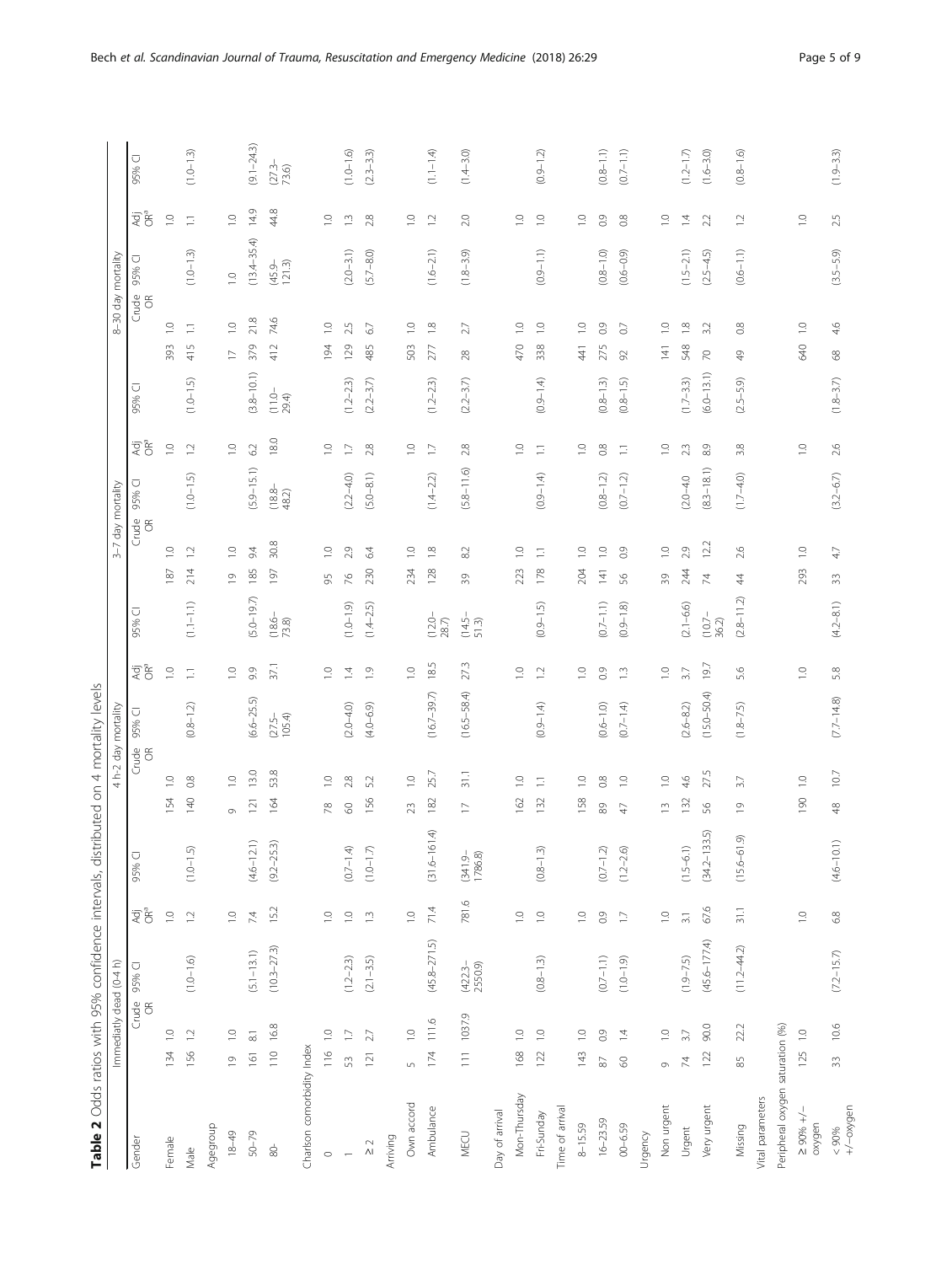| 5                         |
|---------------------------|
|                           |
|                           |
|                           |
| ĺ                         |
| $\overline{\phantom{a}}$  |
|                           |
| Ì                         |
|                           |
| $\overline{a}$            |
|                           |
|                           |
| $\frac{1}{2}$             |
|                           |
|                           |
| ļ                         |
|                           |
| $\vdots$                  |
| 5                         |
|                           |
| )<br>)<br>)<br>)          |
|                           |
|                           |
| ļ                         |
| :                         |
|                           |
|                           |
|                           |
| s in in                   |
| $\overline{\phantom{a}}$  |
|                           |
|                           |
| $\vdots$<br>$\frac{1}{2}$ |
| $\frac{1}{2}$             |
|                           |
|                           |
| ;                         |
|                           |
|                           |
| うこうり<br>i                 |
|                           |
|                           |
| :<br>גו<br>$\zeta$        |
|                           |
|                           |
|                           |
|                           |
|                           |
|                           |
|                           |
|                           |
| 5                         |
|                           |
| I                         |
| コンコンコン                    |
| Ċ.                        |
| -able∽                    |
|                           |
|                           |
| :                         |
|                           |

|                                |                 |                | Immediatly dead (0-4 h) |                |                 |                  |                 | 4 h-2 day mortality |                |                |                |                  | 3-7 day mortality |                    |                |                  | 8-30 day mortality |                |                  |                |
|--------------------------------|-----------------|----------------|-------------------------|----------------|-----------------|------------------|-----------------|---------------------|----------------|----------------|----------------|------------------|-------------------|--------------------|----------------|------------------|--------------------|----------------|------------------|----------------|
| missing                        | 132             | 4.0            | $(3.1 - 5.1)$           | 5.7            | $(4.4 - 7.3)$   | S6               | Ξ               | $(0.8 - 1.5)$       | $\Box$         | $(1.3 - 2.4)$  | 75             | $\supseteq$      | $(0.7 - 1.2)$     | $\overline{4}$     | $(1.1 - 1.8)$  | $\overline{100}$ | 0.6                | $(0.5 - 0.7)$  | $\overline{0}$   | $(0.7 - 1.1)$  |
| Respiratory rate (rr/min)      |                 |                |                         |                |                 |                  |                 |                     |                |                |                |                  |                   |                    |                |                  |                    |                |                  |                |
| $5 - 36$                       |                 | 134 1.0        |                         | $\overline{0}$ |                 | 212              | $\overline{a}$  |                     | $\overline{0}$ |                | 306            | $\overline{a}$   |                   | $\overline{1.0}$   |                | 660              | $\overline{1.0}$   |                | $\overline{0}$   |                |
| $\frac{5}{2}$                  |                 | 26.0           | $(7.8 - 86.7)$          | 27.5           | $(7.9 - 95.7)$  | $\circ$          | $\circ$         | $\circ$             | $\circ$        | $\circ$        |                | 3.9              | $(0.5 - 28.9)$    | 3.6                | $(0.5 - 28.0)$ |                  | $\frac{8}{1}$      | $(0.2 - 13.2)$ | $\Box$           | $(0.2 - 12.8)$ |
| > 36                           | $\frac{13}{2}$  | 0.6            | $(5.0 - 16.1)$          | 6.2            | $(3.5 - 11.2)$  | $\supseteq$      | $\approx$       | $(5.4 - 14.1)$      | 5.4            | $(3.3 - 8.9)$  | $\overline{c}$ | 3.7              | $(2.1 - 6.7)$     | 2.2                | $(1.2 - 4.0)$  | 27               | 4.0                | $(2.7 - 6.0)$  | 2.4              | $(1.6 - 3.7)$  |
| missing                        |                 | 140 2.9        | $(2.3 - 3.7)$           | 4.2            | $(3.3 - 5.3)$   | $\Im$            | $\frac{8}{2}$   | $(0.6 - 1.1)$       | $\supseteq$    | $(0.9 - 1.5)$  | 82             | $\overline{0}$   | $(0.6 - 1.0)$     | Ξ                  | $(0.9 - 1.4)$  | 120              | 0.5                | $(0.4 - 0.6)$  | 0.8              | $(0.6 - 0.9)$  |
| Systolic Blood Pressure (mmHg) |                 |                |                         |                |                 |                  |                 |                     |                |                |                |                  |                   |                    |                |                  |                    |                |                  |                |
| $\frac{8}{1}$                  |                 | 170 1.0        |                         | $\supseteq$    |                 | 235              | $\overline{0}$  |                     | $\supseteq$    |                | 343            | $\overline{a}$   |                   | $\overline{1.0}$   |                | 728              | $\overline{1.0}$   |                | $\supseteq$      |                |
| $\leqslant 90$                 | $\overline{37}$ | 17.8           | $(12.3 - 26.7)$         | 13.4           | $(9.2 - 19.4)$  | 27               | 9.8             | $(6.5 - 14.8)$      | 6.5            | $(4.2 - 9.8)$  | 22             | 5.4              | $(3.5 - 8.4)$     | 3.4                | $(2.2 - 5.3)$  | $\overline{31}$  | 3.6                | $(2.5 - 5.3)$  | 22               | $(1.5 - 3.3)$  |
| missing                        | 83              | 27             | $(2.0 - 3.5)$           | 4.3            | $(3.3 - 5.6)$   | 32               | $\circ$         | $(0.5 - 1.1)$       | $\overline{4}$ | $(1.0 - 2.0)$  | 36             | 0.6              | $(0.4 - 0.8)$     | $\overline{0}$ .   | $(0.7 - 1.3)$  | $\frac{1}{4}$    | $\overline{0.4}$   | $(0.3 - 0.5)$  | 0.6              | $(0.5 - 0.8)$  |
| Heart rate (hr/min)            |                 |                |                         |                |                 |                  |                 |                     |                |                |                |                  |                   |                    |                |                  |                    |                |                  |                |
| $40 - 140$                     | 190             | $\frac{1}{2}$  |                         | $\supseteq$    |                 | 245              | $\frac{1}{2}$   |                     | $\supseteq$    |                | 352            | $\frac{0}{1}$    |                   | $\overline{1}$ . O |                | 742              | $\overline{1}$ . O |                | $\overline{0}$   |                |
| < 40                           | $\infty$        | 167            | $(8.0 - 34.8)$          | 14.0           | $(6.6 - 29.8)$  | O                | 10.0            | $(4.3 - 23.0)$      | 7.9            | $(3.3 - 19.0)$ |                | Ξ                | $(0.2 - 7.9)$     | 0.8                | $(0.1 - 5.7)$  |                  | 0.5                | $(0.1 - 3.7)$  | $\overline{0.4}$ | $(0.0 - 2.6)$  |
| $> 140$                        |                 | 6.2            | $(3.1 - 12.2)$          | 5.7            | $(2.9 - 11.4)$  | Q                | 3.2             | $(1.4 - 7 - 4)$     | 3.2            | $(1.4 - 7.3)$  | $\infty$       | 3.0              | $(1.5 - 6.2)$     | 2.8                | $(1.4 - 5.8)$  | $\frac{6}{2}$    | 2.9                | $(1.8 - 4.9)$  | 2.8              | $(1.6 - 4.7)$  |
| missing                        | 83              | 24             | $(1.9 - 3.1)$           | 3.9            | $(3.0 - 5.1)$   | 57               | 0.8             | $0.6 - 1.2$         | $\frac{6}{1}$  | $(1.1 - 2.2)$  | $\Theta$       | 0.6              | $(0.5 - 0.9)$     | $\frac{0}{1}$      | $(0.8 - 1.)$   | $\frac{1}{2}$    | 0.4                | $(0.3 - 0.5)$  | 0.6              | $(0.5 - 0.8)$  |
| Glasgow Coma Score             |                 |                |                         |                |                 |                  |                 |                     |                |                |                |                  |                   |                    |                |                  |                    |                |                  |                |
| $14 - 15$                      | 68              | $\overline{a}$ |                         | $\overline{0}$ |                 | 150              | $\overline{C}$  |                     | $\supseteq$    |                | 231            | $\overline{a}$   |                   | $\overline{0}$     |                | 559              | $\overline{0}$     |                | $\overline{C}$   |                |
| $3 - 13$                       | 100             | 53.5           | $(39.0 - 73.3)$         | 45.2           | $(32.8 - 62.3)$ | 45               | 11.3            | $(8.0 - 15.9)$      | 7.8            | $(5.5 - 11.2)$ | $rac{4}{4}$    | $\overline{z}$   | $(5.1 - 9.9)$     | 4.9                | $(3.5 - 6.8)$  | 55               | 3.7                | $(2.8 - 4.9)$  | 2.5              | $(1.8 - 3.3)$  |
| missing                        | 122             | $\frac{1}{4}$  | $(3.0 - 5.5)$           | 4.9            | $(3.6 - 6.6)$   | 99               | $\frac{5}{1}$   | $(1.2 - 1.9)$       | $\frac{8}{1}$  | $(1.4 - 2.4)$  | 126            | $\overline{1}$ . | $(1.0 - 1.5)$     | 1.5                | $(1.2 - 1.8)$  | 194              | $\frac{8}{2}$      | $(0.7 - 0.9)$  | $\overline{0}$   | $(0.8 - 1.1)$  |
| Temperature                    |                 |                |                         |                |                 |                  |                 |                     |                |                |                |                  |                   |                    |                |                  |                    |                |                  |                |
| $35 - 39$                      | 108             | $\frac{1}{2}$  |                         | $\supseteq$    |                 | $\overline{191}$ | $\frac{0}{1}$   |                     | $\supseteq$    |                | 279            | $\frac{1}{2}$    |                   | $\overline{1.0}$   |                | $\overline{4}$   | $\frac{0}{1}$      |                | $\overline{1.0}$ |                |
| $< 35$                         |                 | 17.5           | $(7.0 - 43.9)$          | 12.1           | $(4.8 - 30.8)$  |                  | 83              | $(3.0 - 22.8)$      | 4.3            | $(5.3 - 11.8)$ | $\frac{5}{1}$  | 10.0             | $(4.6 - 21.8)$    | 6.2                | $(2.8 - 13.8)$ | $\approx$        | $\overline{12}$    | $(0.3 - 4.7)$  | $\overline{O}$   | $(0.2 - 2.7)$  |
| > 39                           |                 | $\overline{0}$ | $(0.7 - 5.1)$           | $\frac{6}{1}$  | $(0.6 - 4.4)$   | $\infty$         | $\overline{21}$ | $(1.0 - 4.3)$       | $\overline{0}$ | $(0.9 - 3.8)$  | $\infty$       | $\overline{14}$  | $(0.7 - 2.9)$     | Ξ                  | $(0.6 - 2.3)$  | $\frac{5}{1}$    | $\overline{12}$    | $(0.7 - 1.9)$  | $\overline{0}$   | $(0.6 - 1.6)$  |
| missing                        | 173             | 49             | $(3.8 - 6.2)$           | $\overline{6}$ | $(4.8 - 7.8)$   | 등                | $\overline{4}$  | $(1.1 - 1.9)$       | $\overline{0}$ | $(1.5 - 2.5)$  | 99             | $\overline{C}$   | $(0.8 - 1.3)$     | 1.3                | $(1.0 - 1.7)$  | 132              | 0.6                | $(0.5 - 0.7)$  | 0.8              | $(0.6 - 0.9)$  |
| agegroup, gender, comorbidity  |                 |                |                         |                |                 |                  |                 |                     |                |                |                |                  |                   |                    |                |                  |                    |                |                  |                |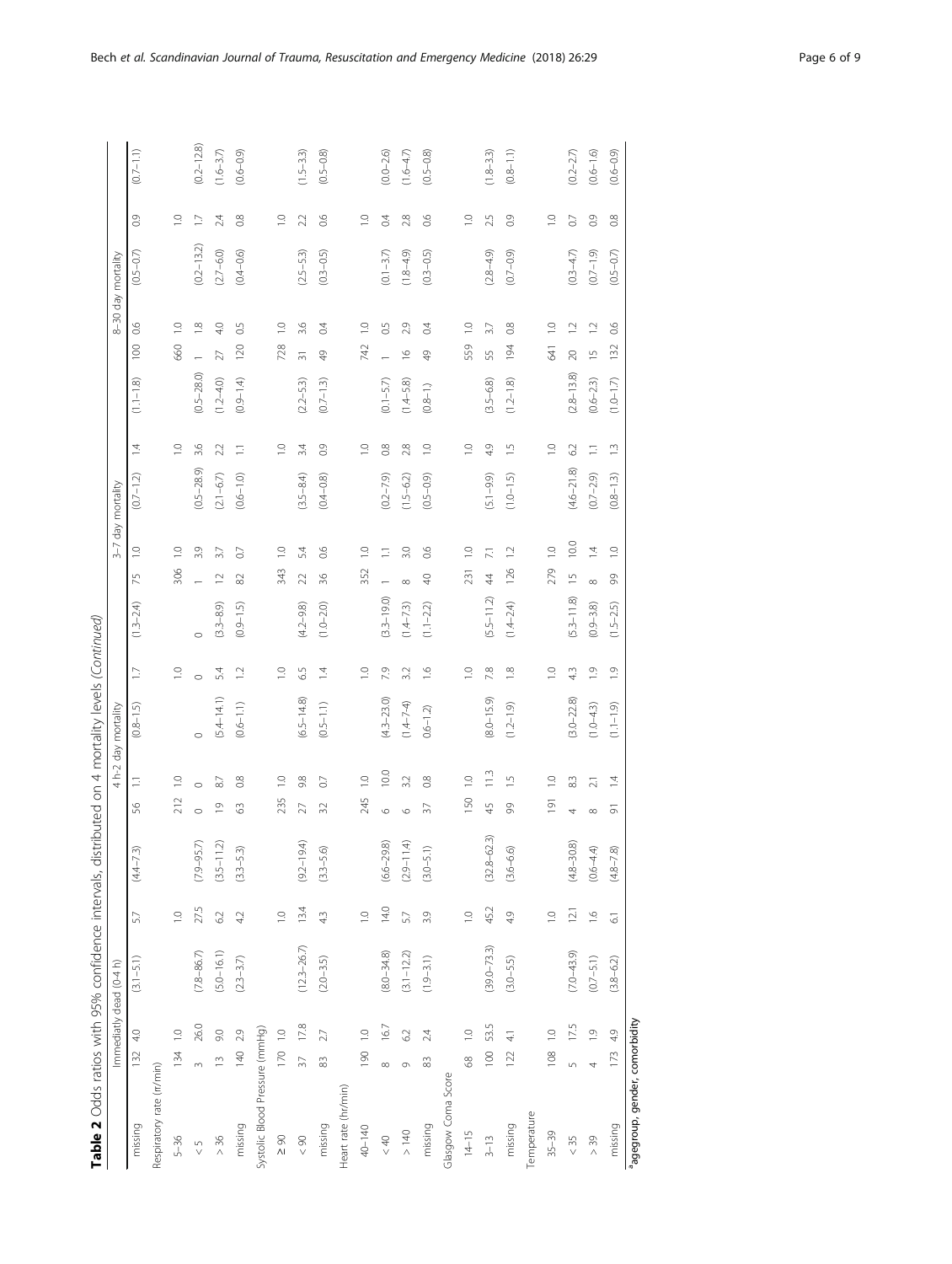| ICD-10 groups | Disease categories                                                                           | Overall |        | $0-4 h$        |        | $4 h-2 day$  |              | $3-7$ day |        | 8-30 day       |        |
|---------------|----------------------------------------------------------------------------------------------|---------|--------|----------------|--------|--------------|--------------|-----------|--------|----------------|--------|
|               | Total N (%)                                                                                  | 1721    | (100)  | 290            | (100)  | 222          | (100)        | N 401     | (100)  | N 808          | (100)  |
| A00-B99       | Certain infectious and<br>parasitic diseases                                                 | 107     | (6.2)  | 20             | (6.9)  | 19           | (8.6)        | 27        | (6.7)  | 41             | (5.1)  |
| C00-D89       | Neoplasms and diseases<br>of blood and blodforming organs                                    | 153     | (8.9)  | 5              | (1.7)  | 12           | (5.4)        | 33        | (8.2)  | 103            | (12.7) |
| E00-E90       | Endocrine, nutritional<br>and metabolic diseases                                             | 77      | (4.5)  | 5              | (1.7)  | 13           | (5.9)        | 12        | (3.0)  | 47             | (5.8)  |
| G00-G99       | Diseases of the nervous system                                                               | 17      | (1.0)  | 2              | (0.7)  | $\mathbf{0}$ | $\mathbf{0}$ | 8         | (2.0)  | 7              | (0.9)  |
| $100 - 199$   | Diseases of the circulatory system                                                           | 454     | (26.4) | 159            | (54.8) | 82           | (36.9)       | 103       | (25.7) | 110            | (13.6) |
| J00-J99       | Disease of the respiratory system                                                            | 335     | (19.5) | 27             | (9.3)  | 39           | (17.6)       | 86        | (21.4) | 183            | (22.6) |
| K00-K93       | Diseases of the digestive system                                                             | 161     | (9.4)  | 11             | (3.8)  | 25           | (11.3)       | 43        | (10.7) | 82             | (10.1) |
| N00-N99       | Disease of the genitourinary system                                                          | 54      | (3.1)  | 2              | (1.7)  | 5            | (2.3)        | 10        | (2.5)  | 37             | (4.6)  |
| R00-R99       | Symptoms, signs, and abnormal<br>clinical and labotory findings,<br>not elsewhere classified | 119     | (6.9)  | 17             | (5.9)  | 15           | (6.8)        | 26        | (6.5)  | 61             | (7.5)  |
| S00-T98       | Injury, poisoning and certain<br>other consegeunces<br>of external causes                    | 91      | (5.3)  | 30             | (10.3) | 2            | (0.9)        | 21        | (5.2)  | 38             | (4.7)  |
|               | Others (mental, eye, ear, skin,<br>connective tissue, external causes etc)                   | 147     | (8.5)  | 10             | (3.4)  | 9            | (7.7)        | 31        | (7.7)  | 97             | (12.0) |
|               | Missing                                                                                      | 6       | (0.3)  | $\overline{2}$ | (0.7)  |              | (0.5)        |           | (0.2)  | $\overline{2}$ | (0.2)  |

<span id="page-6-0"></span>Table 3 Frequency discharge diagnosis according to major ICD-10groups, distributed on four mortality levels

disappears over time and missing data show no association after 7 days.

Our result reasserts the interpretation that registration and documentation in patient records is not always carried out due to logistics, prioritization, investigations and treatment in very acute situations, with very ill patients. One might also conclude that it can be fatal to miss vital parameter measurement and triage upon arrival to the ED if the patient is very sick, because lacking recognition of a serious clinical condition at arrival, can lead to dead within the first few days. Finally, the patient might be in such poor clinical condition at arrival, that the healthcare personnel can acknowledge the severity without measuring vital values.

The occurrence of missing data is a well-known premise of data from acute settings and in our studies, missing data in vital values and triage might represent immeasurable low or high values, values of zero, normal values observed but not registered, or simple lack of registration due to circumstances surrounding the patient at the time of assessment. The results in the multivariate analysis of this article reflect the fact that missing values are not missing at random, as OR related to missing data was high. If we were to omit these data, important information and future research aspects of risk factors associated with mortality in the ED would be lost. We do agree that missing data is a limitation of the study and we acknowledge that results in our multivariate analysis suffer to these missing data. In the

multivariate analysis we have handled missing values as independent variable. As OR related to missing values are very high, this result in a conservative OR estimate for patients with registered abnormal vital values closer to one than we believe it would have been if no data were missing.

We have not taken do-not-attempt-to-resuscitate orders or terminal diagnoses into account. These patients are often admitted to palliative care until death or discharged to home after initial assessment. They are also a group of patients with many missing data in vital values. However, these patients are always initially triaged including registration of vital values upon arrival to the ED and therefore included in our analysis.

The impact of risk factors does not only vary according to population but also vary over time.

In the overall context, the results concerning risk factors associated with short term mortality following acute ED-admission are inconsistent, and studies differ in population, selection and outcome mortality timespans. Many studies concerning adverse events in the ED are focused on logistic and environmental factors and clinical condition at arrival. The distribution and differences of OR across mortality groups in our study, show that interpretation of studies conducted in emergency settings, should take outcome mortality measures into account, when comparing studies on risk factors and developing risk prognostication models.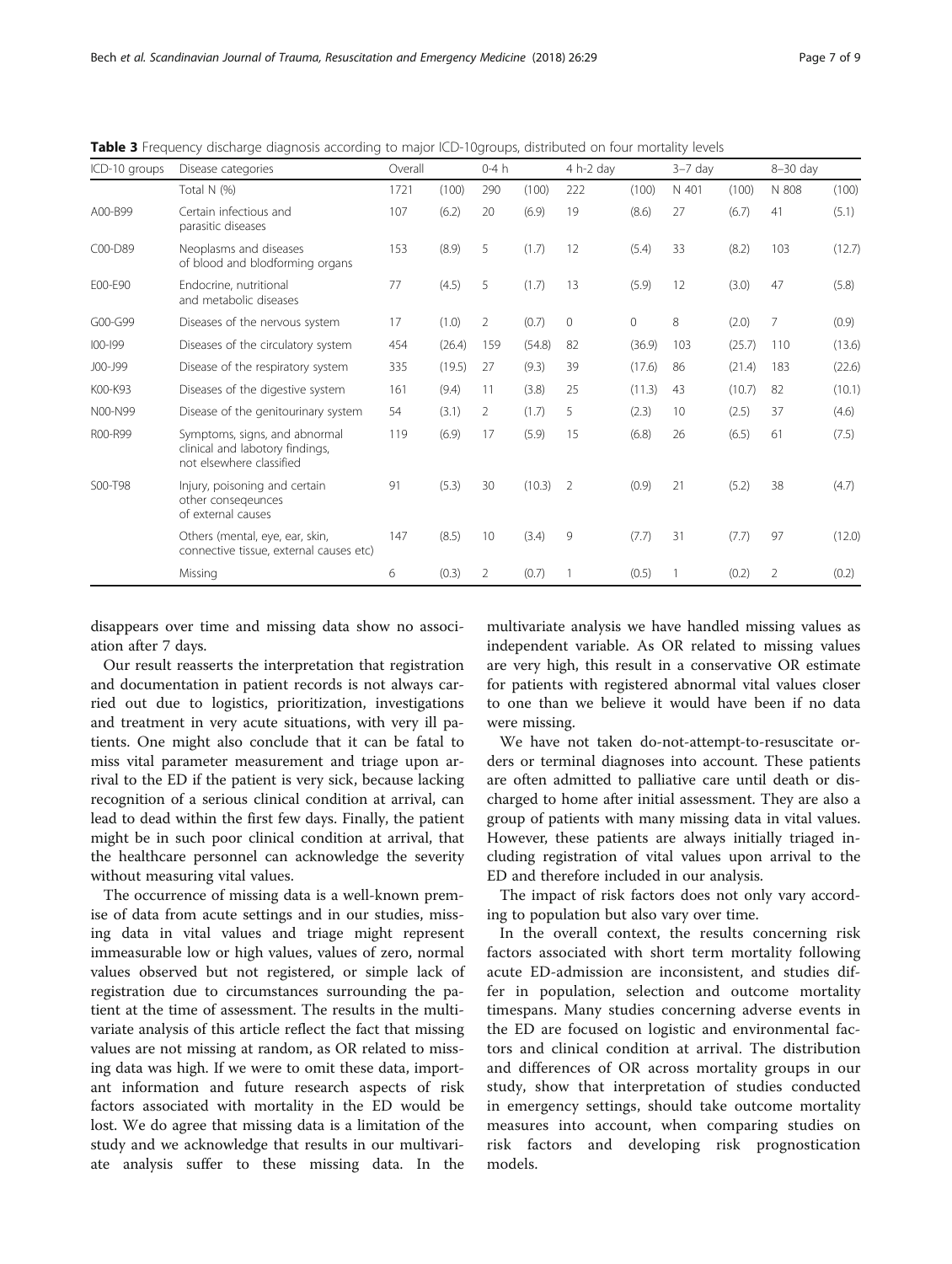## <span id="page-7-0"></span>Strength and limitations

The main strength of our study is the cohort, consisting of consecutive patients registered in the ED during the study period. All patients had complete follow-up data, combined with data from national, validated registries, which are highly complete. The present single-center study focused on an ED at a University Hospital and interpretations may not be generalizable to other settings. However, our study cohort comprised of broad typical ED population, with patients entering the ED, due to medical or surgical conditions. Thus, our results reflect a highly diverse patient group.

In theory, all ED visits in Denmark are preceded by contact with a physician from primary sector, thereby avoiding unnecessary contacts to the ED. The proportion of events are, however, probably similar to other ED's with similar logistic and regional setup, since patients eventually admitted are probably alike [[27](#page-8-0)].

We chose to use ED-discharge-diagnoses and not hospital-discharge-diagnoses, since complications to the primary condition might later occur and cause registration of different discharge diagnoses.

Missing data is always a limitation to a study and the proportion of missing in databases of acute settings are well-known. Several research groups have evaluated the effects of missing data on analysis from trauma databases and different techniques for handling missing data [[28,](#page-8-0) [29\]](#page-8-0). In our study, missing data in vital values may represent immeasurable low or high values, normal values observed but not registered, values of zero or simple lack of registration due to other circumstances surrounding the patient. We have chosen to handle missing data as an independent variable in the multivariable analysis and find that the association with mortality demonstrates that missing data is not missing at random.

The reporting of this study conforms to the STROBE statement [[30\]](#page-8-0).

#### Conclusion

Among adult patients registered alive at arrival in the ED, we showed an over-all 30-day mortality of 4%. Approximately one third dies within 2 days after arrival to the ED. Strong risk factors for immediate mortality are abnormal vital values and a high degree of acuity at arrival to the ED. These risk factors declined considerable according to increasing time from arrival till death. In contrast increasing age, male sex and increasing comorbidity were all mortality risk factors, but their odds ratios did not diminish according to time from arrival to death (Tables [2](#page-4-0) and [3](#page-6-0)).

## Additional file

[Additional file 1:](https://doi.org/10.1186/s13049-018-0493-2) DEPT triage. Vital values. (XLSX 61.8 kb)

#### Abbreviations

95%CI: 95% confidence interval; ED: Emergency Department; MECU: Mobile Emergency Care Unit; OR: Odds ratio; OUH: Odense University Hospital

#### Acknowledgements

We owe our data manager Niels Ibsgaard Agerbek a sincere thank you for assisting with data extraction and management.

#### Funding

CNB is financially supported by PhD salary grants from the Danish National Innovation Foundation, The University of Southern Denmark and from Odense University Hospital. AL is supported by an unrestricted grant given to University of Southern Denmark by the philanthropic fund, The Tryg Foundation.

#### Availability of data and materials

In accordance with Danish law, data at person level may not be shared outside of the projects which have permission to use them. We are unable to share person based data in public.

#### Authors' contributions

CNB conceived the study including analysis and interpretation of data. CNB drafted the manuscript. AL conceived an coordinated the study and performed critical appraisal of the manuscript. AL, MB and SM all contributed into reviewing and revising the paper and has critically reviewed drafts of the manuscript. All authors edited and approved the final manuscript.

#### Ethics approval and consent to participate

In compliance with Danish law, this study was approved by the Danish Data Protection agency (J No 2013–41-2036) and the Danish National Board of Health (J No 3–3013-355). No further ethical approval is needed for registerbased research in Denmark. Data was anonymized immediately after linkage.

#### Consent for publication

The study is registered with and approved by the Danish Data Protection Agency (J NO 2013–41-2036). Access to patient records is approved by the Danish Health and Medicines Authority (J NO 3–30013-355/1).

#### Competing interests

The authors declare that they have no competing interest.

## Publisher's Note

Springer Nature remains neutral with regard to jurisdictional claims in published maps and institutional affiliations.

#### Author details

<sup>1</sup> Department of Emergency Medicine, Odense University Hospital, Sdr. Boulevard 29, entrance 130, 1st floor, DK-5000 Odense C, Denmark. <sup>2</sup>Department of Emergency Medicine, University of Southern Denmark Odense University Hospital, Odense, Denmark.<sup>3</sup> Mobile Emergency Care Unit Department of Anaesthesiology and Intensive Care Medicine, Odense University Hospital, Odense, Denmark. <sup>4</sup> Department of Emergency Medicine, Odense University Hospital, Odense, Denmark.

## Received: 22 August 2017 Accepted: 27 March 2018 Published online: 20 April 2018

#### References

- 1. Kause J, et al. A comparison of antecedents to cardiac arrests, deaths and emergency intensive care admissions in Australia and New Zealand, and the United Kingdom–the ACADEMIA study. Resuscitation. 2004;62(3):275–82.
- 2. Buist M, et al. Association between clinically abnormal observations and subsequent in-hospital mortality: a prospective study. Resuscitation. 2004; 62(2):137–41.
- 3. Jacques T, et al. Signs of critical conditions and emergency responses (SOCCER): a model for predicting adverse events in the inpatient setting. Resuscitation. 2006;69(2):175–83.
- 4. Merz TM, et al. Risk assessment in the first fifteen minutes: a prospective cohort study of a simple physiological scoring system in the emergency department. Crit Care. 2011;15(1):R25.